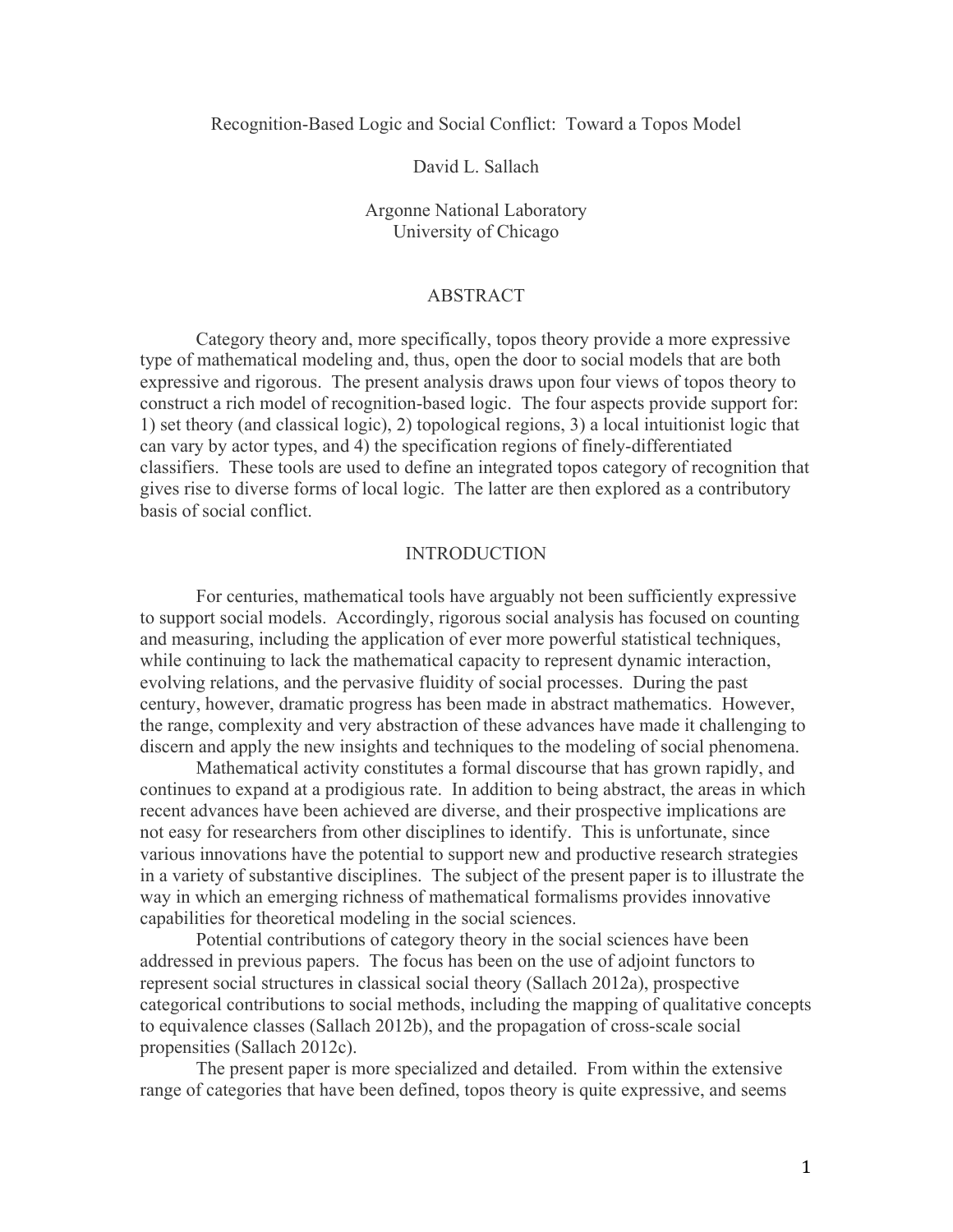likely to be especially productive in the social sciences. The focus of the present discussion is on summarizing what topos theory may be able provide to social analysis, and to illustrate ways that these capabilities can be applied.

### CATEGORY THEORY

During the last 70 years, category theory has arisen as a rich formalism capable of tying many research domains together. It first emerged as a means of integrating topological surfaces with algebraic operators. However, soon it was being applied to other areas, first within mathematics and later to logic, computer science, physics, biology and neurology.

Whereas set theory has 1) focused on mathematical *objects* (sets), 2) privileged the member relation above other potential relations of interest, and 3) emphasized functions that manipulate a single object type (e.g., union, difference, intersection), category theory focuses on relations and morphisms that transform mathematical objects of widely varying types. It has developed a framework by which to shift to ever-higher levels of abstraction (e.g., to functors, natural transformations and higher categories).

Among the strengths of category theory that make it particularly relevant to social modeling are, first, that support for equivalence relations allows an *expressiveness* of qualitative concepts to be retained while translating them into a more *precise* form (Sallach 2012a). Second, categorical models apply duality analysis in a way that provides a means of integrating coupled processes. Together, such capabilities make rigorous theoretical integration feasible.

*Topos Theory.* Topoi<sup>1</sup> are categories that combine the strengths of topology and set theory. This blending makes them a powerful source of rich and variegated representations. Joyal and Johnstone provide a comprehensive set of descriptions of topoi that have emerged over the decades, <sup>2</sup> but explicating and/or elaborating them is outside of the scope of the present discussion. To begin, we will draw upon the definitions provided by Borceux (1994) and Johnstone (2002). Borceux defines topoi as "the categorical framework for studying those structures [that] behave like sets (1994:288). Somewhat more technically, Johnstone (2002:68) defines a topos as "a properly Cartesian closed category with a subobject classifier."

Borceux identifies three representative examples (1994:288-289): 1) a topos of sets (the 'classical' formulation); 2) a topos of sheaves on a locale, "where elements exist at various levels and can be glued or restricted to produce elements at other levels"; and 3) a topos of G-sets, for a Group G, where "the sets of elements are provided with some

 

<sup>&</sup>lt;sup>1</sup> Toposes and topoi are both used as the plural of topos. In this discussion, we use the latter.

 $2$  To show how mathematically expressive definitions of topoi have become, Johnstone (2002:vii-viii) lists the seven descriptions of topoidal categories first assembled by André Joyal): 1) a category of sheaves on a site, 2) a category with finite limits and power objects, 3) an intuitionistic higher-order theory, 4) a firstorder (infinitary) geometric theory, 5) a totally cocomplete object in the meta-2-category of Cartesian categories, 6) a generalized space, and 7) a semantics for intuitionistic formal systems. He then notes that six additional definitions have been formulated since the initial list was formulated: 8) a Morita equivalence class of continuous groupoids, 9) the category of maps of a power allegory, 10) a category whose canonical indexing over itself is complete and well-powered, 11) the spatial manifestation of a Giraud frame, 12) a setting for synthetic differential geometry, and 13) a setting for synthetic domain theory. Formally, these definitions overlap each other to some extent, but they also illustrate how diverse are the contributions that topoi can make.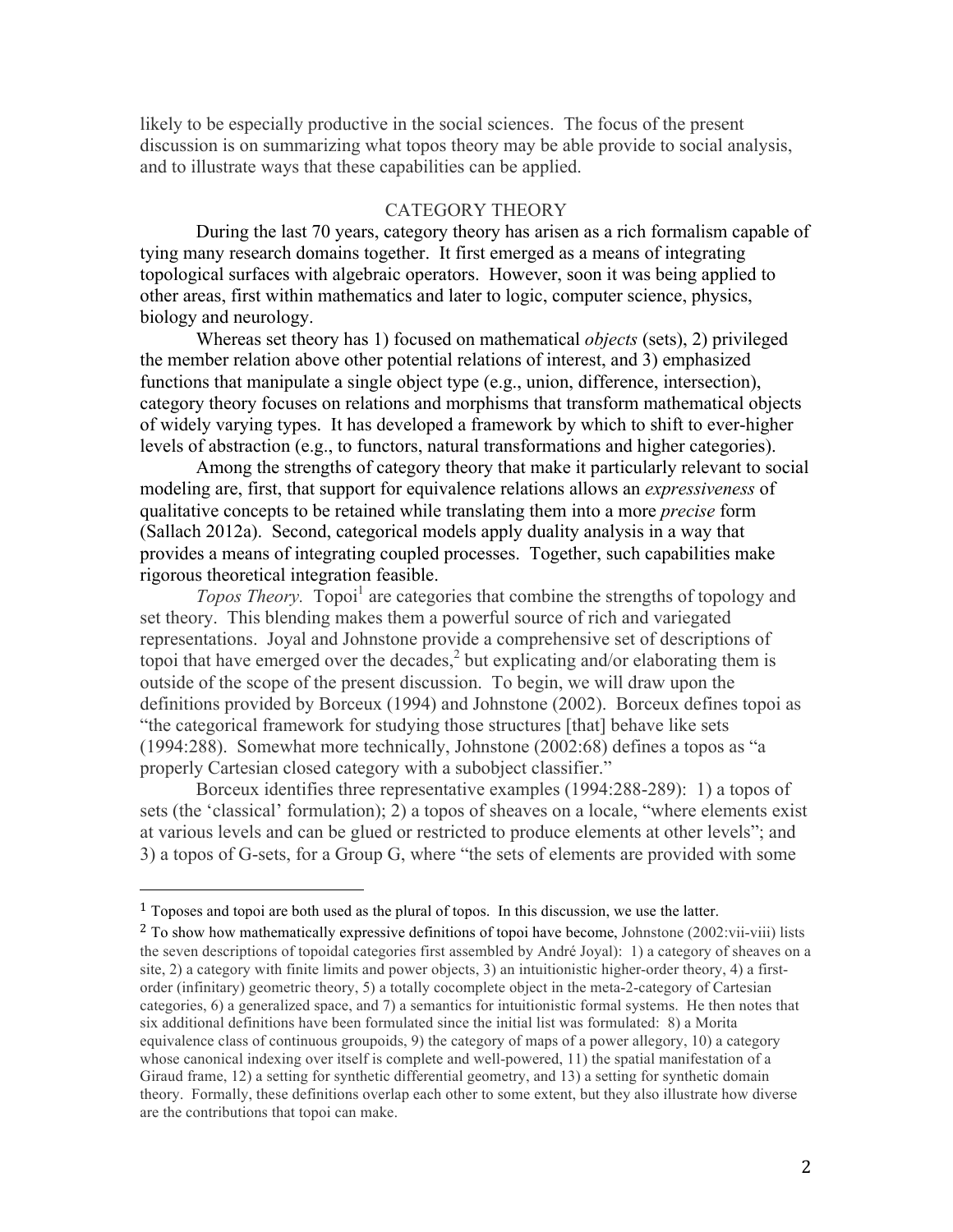structure, namely, an action of the group G." The first two Borceux examples are of particular interest because they illustrate the constructive interaction between the settheoretic and topological aspects of topos theory.

In moving from generic definitions to topoidal capabilities that can readily contribute to social science representation and modeling, the present discussion will focus on four topos characteristics: 1) determinate objects and the sets they form, including set-theoretic functions and the (classical) predicate logic with which they are associated; 2) topological spaces, including stalks, presheaves, sheaves, locales, écales and, ultimately, topoi; 3) intuitionist logic (Bell 1988:162-219), a 'local' logic that does not assume the principle of the excluded middle obtains; and 4) subobject classification, a structured way of providing graduated, indexed and/or spectral distinctions within a stable set of values. The first characteristic makes available all of the familiar concrete entities that are measured, counted and subjected to statistical analysis. The second can be used to define synthetic geometries, but also create cultural and ideational spaces.

By providing a local logic, the third example allows the introduction of a social reference frame, relative to which social actors can draw distinctive inferences. Bell (1988:239-242) notes an analogy with relativity theory, which also has reference frames (coordinate systems) that define local patterns. Since it does not assume the 'law' of the excluded middle (cf., Godel 2004; Dummett 1977:17-21), it has the potential of supporting partial, qualified and probabilistic inferences, as well as varying types of inference in diverse relationships or scenarios. Finally, the fourth characteristic allows either an analyst or a simulative agent to assess the effects of incremental differences in spaces or structures of interest.

Since these four characteristics are alternative ways of viewing a common model, and may interact with each other in structured ways, these core mechanisms can contribute to represent complex and subtle dynamics. The expressiveness of the topos category, including the additional capabilities implicit in footnote one, have the potential to provide the underpinnings of a new generation of social science methodology.

*Point-Set Topologies.* Regarding the interaction of multiple topoidal aspects, point (and set) distributions are used to define topological regions, while spatial locations can influence actor characteristics. Figure 1 provides a generic example<sup>3</sup> of one form that such codefinition (and coevolution) can take, and the way that point distribution and spatial shapes operate together to address ambiguities. While both patterns are defined mathematically, their joint presence provides the basis for an interpretive process.

When topos consists of sheaves on a locale, it is possible for elements to exist at various levels, in which case they can be *glued* or *restricted* to produce newly integrated elements, or processes that are coupled across levels. The next two figures show simple ways that more complex configurations can be generated. Figure 2 shows a system of two sheaves that have been joined at two structurally similar sites.

 

<sup>&</sup>lt;sup>3</sup> The pattern depicted in Figure 1 is based on arbitrary test data, and is shown only for illustrative purposes. Other than the recognition theory examples, none of the figures in this paper are intended to imply an empirical social process.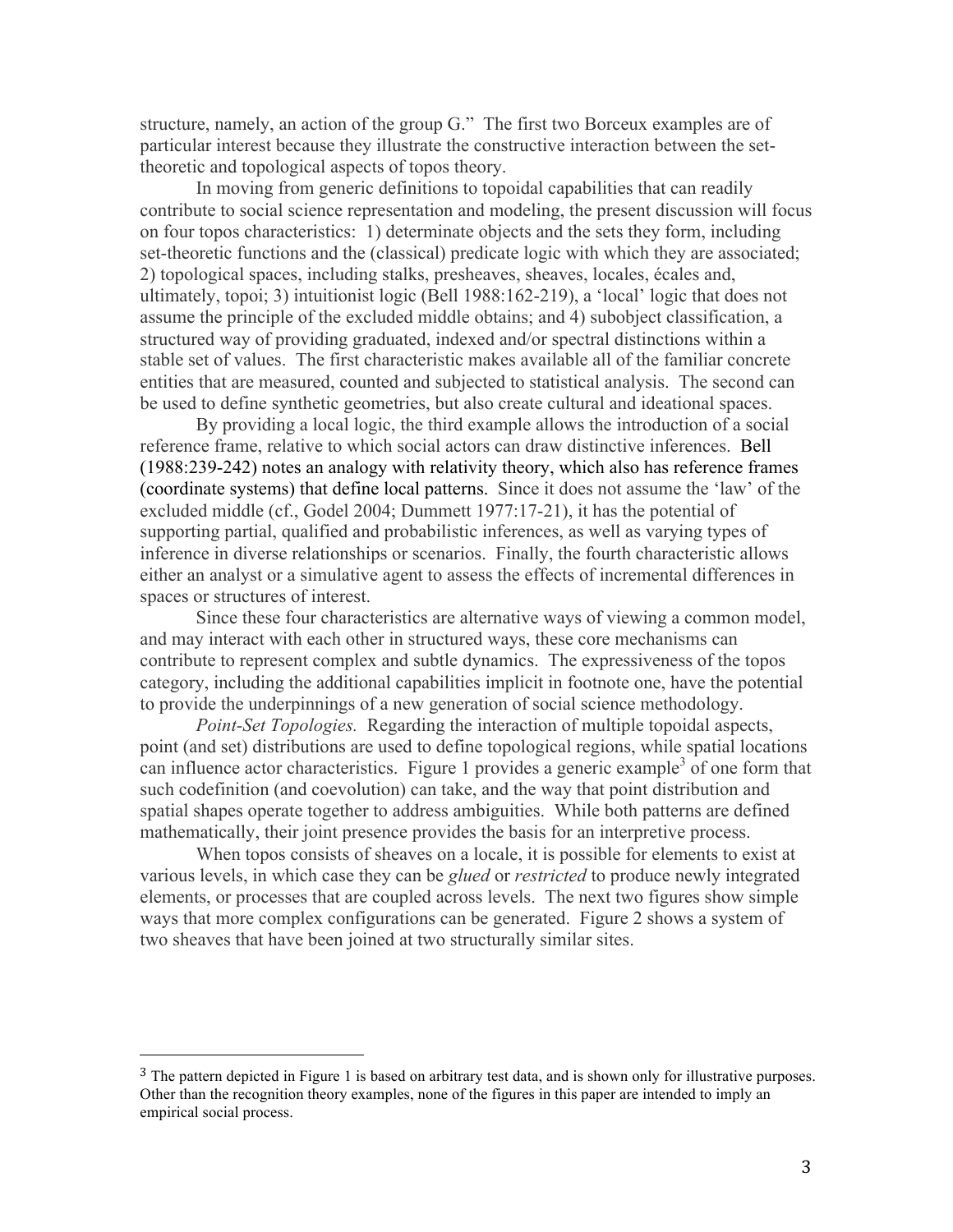

Figure 1. Points, Sets and Spaces Codefine Each Other

As categories, topoi naturally express such reciprocal part-whole influences (Goldblatt 1984; Bell 1988; McLarty 1996; Marquis 2009), which is one reason why they are of interest in social modeling.



Figure 2. Gluing Sheaves at Two Points

*Cross-Scale Influences.* In topoi, categories with morphisms that are entirely invertible (and, thus, groupoids) can "send moving frames to moving frames according to the underlying structure …", making sure that it is done coherently (Marquis 2009:258). Sewell (2005:168-172) notes that different cultures often have a logic of their own, and this is what the dual cross-scale relations inherent in topoi provide. In particular, Sewell (2005:339) describes how discourses are *jointed* or *sutured* together. This can emerge on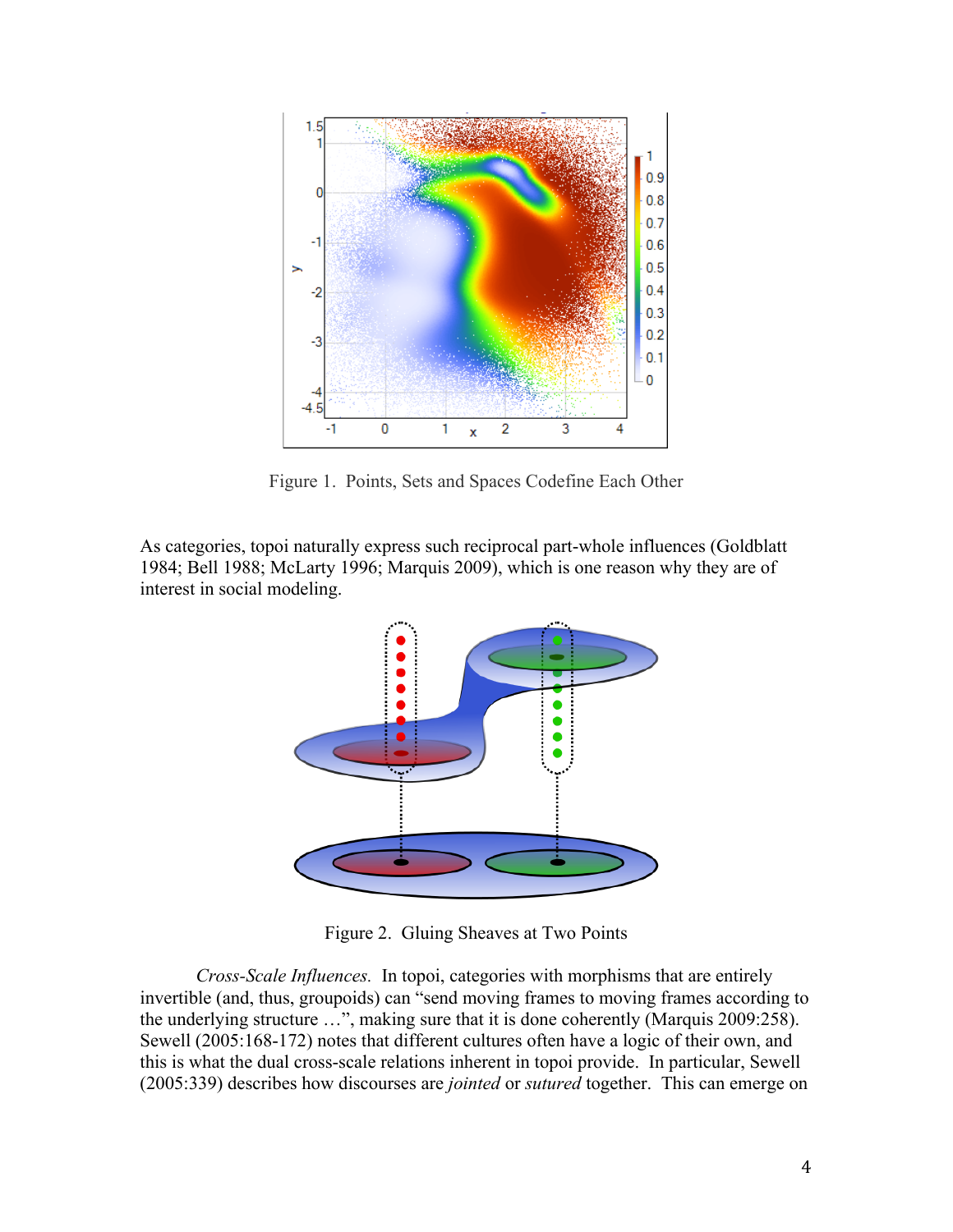an intuitive basis but, in other cases, there is an intentional process, sometimes involving multiple actors in order to achieve coupled discourse.

As an example, he (2005:340) describes professional basketball as a game that simultaneously integrates semiotic conventions regarding on-floor physical performance, the technical analysis of coaches and players, the physical codes of urban honor, media attentional priorities, the advertising focus on sports celebrity, the financial strategies of owners and investors, the substrate of legal hermeneutics, and many more. This example illustrates a case for which Sewell considers *suturing* as the appropriate term.

*Actor Reference Frames.* Set-theoretic models of socio-cultural systems have been limited by a lack of expressiveness. An exclusive focus on sets, as opposed to their relations (including transformations) has provided a spare, impoverished foundation for the representation of complex social dynamics. However, as Bell (1988:49) notes, "a topos is a "generalization' of a set", in which its (sheaf-based) locales provide much greater expressive power.

In sheaf categories, both the axiom of choice and the axiom of well-pointedness generally fail which, as Bell (2006:14) observes, shows that "both principles are incompatible with continuous variation." However, in addition to being located within complex settings, actors in social conflicts continuously adapt and adjust their position and responses and, therefore, require the expressiveness that topos theory provides.

Nor is expressiveness the only contribution to social modeling that topos theory makes. Like relativity theory, topos theory can be understood in terms of reference frames (Bell 1988:239-245). That is, depending upon its specific axioms, each sheaf within a topos, is defined by a local logic as well. If local axioms are regarded as held by social actors, whether explicitly or implicitly, they can provide a formal basis for diverse forms of inference and, ultimately distinct universes of discourse (cf., Sewell 2005). Among other characteristics, their granularity can range from binary (polar), through discretely graduated (indexed), and continuous, to 'smooth' (Bell 2006:15). Such universes of discourse and inferential practices can be implemented computationally, and further refined, using *type classes* as provided by Haskell (O'Sullivan, Goerzen & Stewart, 2009:135-164; Lipovača 2011:109-152), and other computer languages.

Social actors in their reference frames exist across many scales. Such influences may arise from positive or negative affect (Heise 1979; Collins 1993; Sallach 2008), common interests (Collins 1998), shared strategies (Sallach, North & Tatara 2011), the elicitation of cooperation (Sallach 2012c) or persuasion (Perloff 2010).

# RECOGNITION THEORY

The relationship among cross-scale actors is pertinent to a number of social theories and models. Recognition theory provides an important example. Honneth (1996) distinguishes among three patterns of recognition: love, rights and solidarity. The affinity relation that Honneth calls 'love' gives rise to beneficent strategies, calibrated by a selected response to the particular situation. The legal recognition relationship ('rights') is primarily instrumental in nature, where various actors agree to support legal rights for all as a means of securing their own (1996:109).

Groups based on solidarity (and its diverse bases) may draw upon multiple strategies, depending on their historic and current relationships. Groups can view each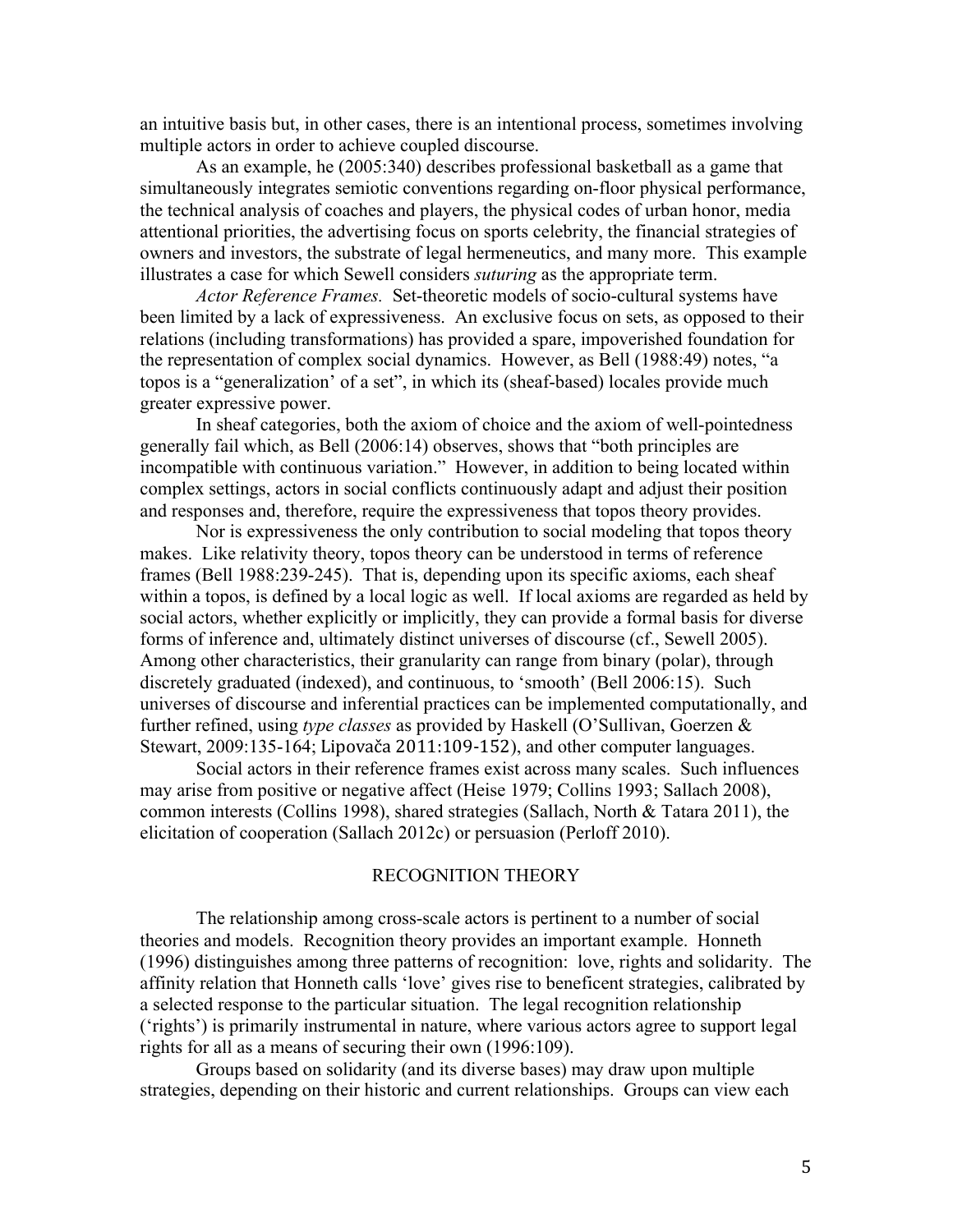other as: 1) allies (with whom there is a mutual affinity), 2) competitors and/or actors with asynchronous dependencies (cf. Emerson 1962) (who engage each other in a pragmatic or instrumental way), or 3) enemies (toward whom they attribute the necessity to be coerced, or threatened with coercion). In each case, the calibration of particular moves will depend upon the specific situation, and the actors' comprehension of it.

Recognition theory can be formulated categorically. As Figure 3 illustrates, each of the poles of the theory (affinity, solidarity and rights) can be treated as ideal types, invariant within the system, approached but never fully realized. They codefine an adjoint system by providing the means of binding (up to isomorphism) the affinity, homophily or generalized groups in question.

Broadening and narrowing are defined in terms of the scope of the group, with affinity groups being the narrowest, and generalized groups being the broadest. They define progressions that consist of a net balance between two coupled orders.

The left hand system (LHS) seems to imply that the specific ideal must be (nearly) realized before a reversal or alteration of a progression becomes possible. In contrast, for the right hand system (RHS), 'collars' define the size of regions in which



Figure 3. Adjoint Recognition Systems with (RHS) and without (LHS) Collars

progressions can reverse, or shift to an alternate coupling. It is posited that, over time, there is an alternation among the three focal poles. Overall, recognition dynamics will be shaped by the exploitation, and/or exploration of the current or possible forms of binding.

Figure 4 and the immediately preceding paragraphs illustrate how a categorytheoretic analysis provides an approach to modeling that is both rigorous and expressive. However, the focus of the present paper is to (also) to demonstrate how topos theory can be applied within the social sciences. To provide the basis for this analysis, we will focus on the attribution of truth, or falsehood, toward third-party actors who are sources of information, albeit mediated by their recognition level.

Now, prior to such an analysis, what should be noted about recognition level is that the binding effect for each type of recognition is phenomenologically distinct. Affinity binding is based on extensive personal knowledge and interaction. Solidarity binding is based on similarity *and* the salience of that type of similarity. Generalized binding is based on an ideational (theory, theology or ideology) perspective or calculation that the recognition of rights is either normatively required, in the long-term interests of the actor, or both.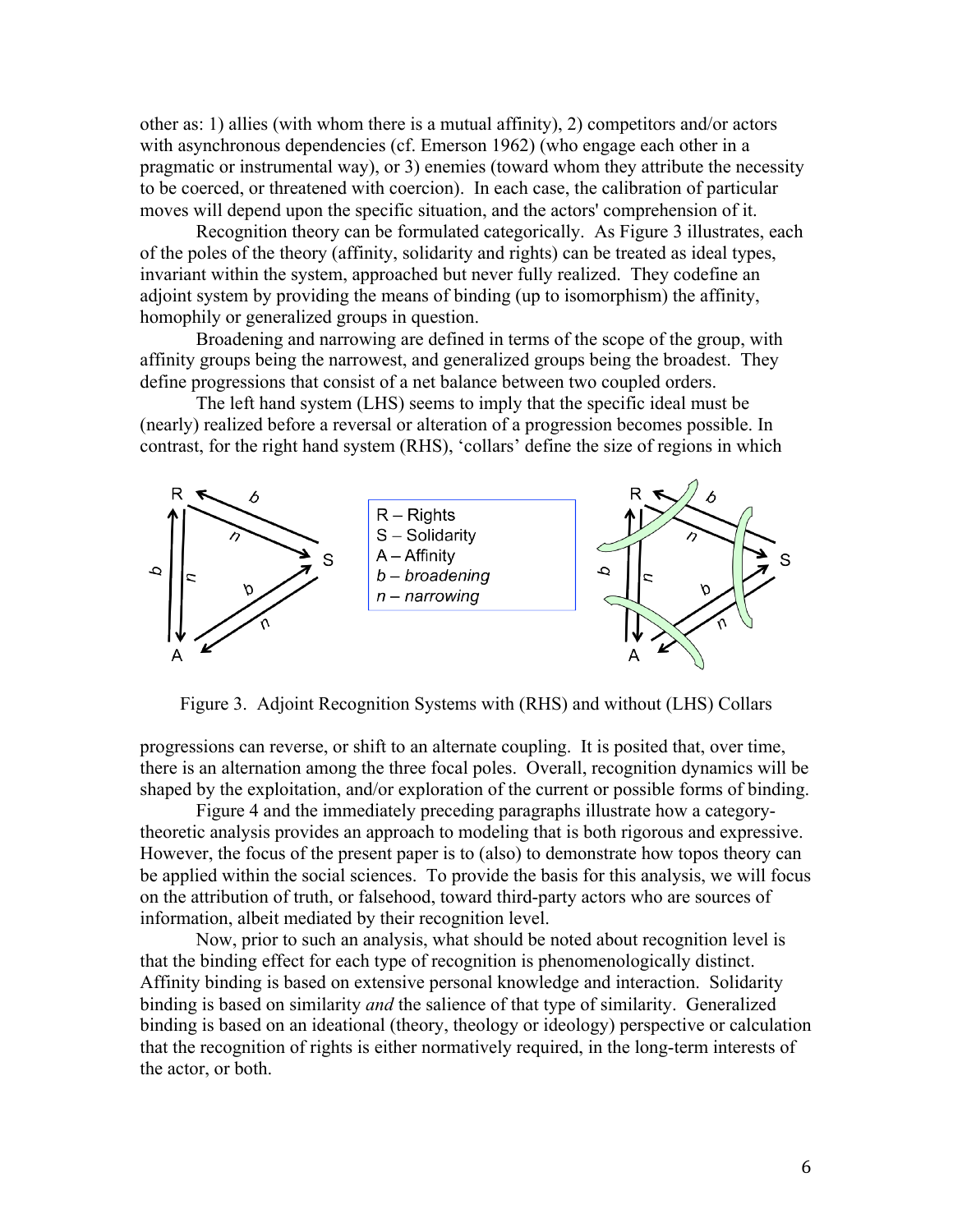Reviewing the distinct bases of the bindings shows that, in practice, there are distinct differences in their bases. Therefore, individuals, groups and multiscale actors may have divergent bases for the attribution of truth (or falsehood) to differently situated actors. Figure 4 shows one way of representing these differences. The unit circle is used



Figure 4. Representing Truth-Attribution with a Unit Circle

to combine two dimensions: 1) the distinction between the attribution of truth and the attribution of falsehood, and 2) the distinction between a binary (polar) definition of truth, as in the law of the excluded middle, and a graduated, continuous and/or probabilistic notion of truth.

Because, within a topos, the concept of truth is defined locally, each social actor of whatever scale can have a private method of attributing truth. Moreover, it may differ by recognition level, power differentials, in-group/out-group status, or a variety of other contingencies. For present purposes, the discussion will confine itself to differential practices in the logical style of the actor attributions based on role and recognition.

Table 1 shows one way that truth-attribution factors can be summarized. Specifically, the three styles of truth-attribution are (potentially) applied differentially

|        | <b>Affinity</b>                                                          | <b>Solidarity</b>                 | <b>Rights</b> |
|--------|--------------------------------------------------------------------------|-----------------------------------|---------------|
|        | <b>Enemy</b>   75% Binary; 25% Indexed   Binary                          |                                   | <b>Binary</b> |
|        | <b>Neutral</b> 75% Smooth; 25% Indexed 25% Smooth; 75% Indexed   Indexed |                                   |               |
| Friend | ∣ Smooth                                                                 | 50% Smooth; 50% Indexed   Indexed |               |

Table 1. Notional Truth-Attribution Style by Recognition Level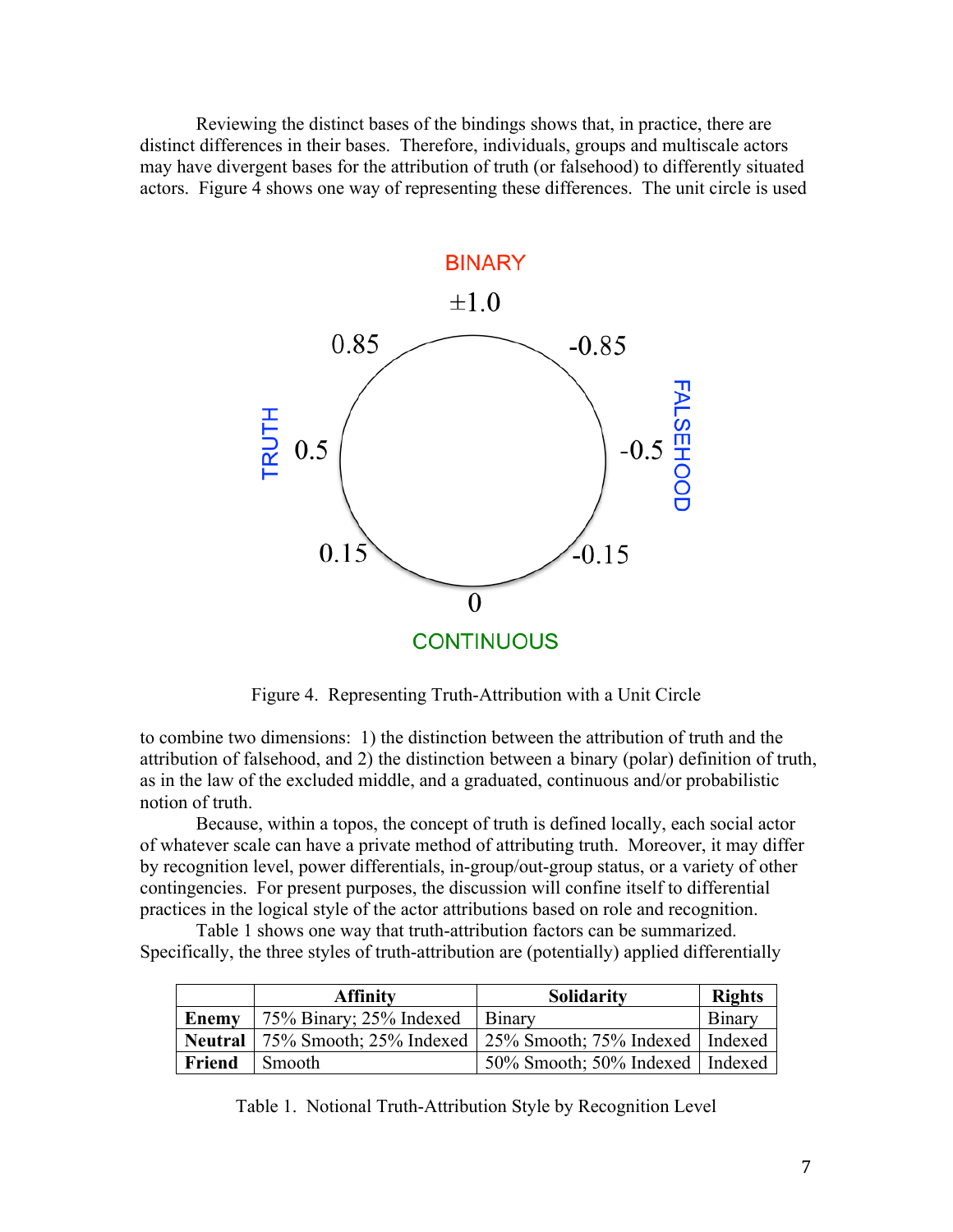based on the role and recognition level of an alter. Here it is presumed that smooth attribution is preferable to binary, with indexed or incremental in an intermediate position. Therefore, is a continuous or probabilistic attribution of truth more likely based upon personal contact, similarity or an inclusive worldview? And, similarly, is a continuous or probabilistic attribution of truth more likely based upon the actor's characterization of an alter's role (friend, neutral or enemy)? Historically, of course, a wide range of patterns has been empirically effective. What the application of topos theory allows us to do, in a systematic way, is to explore, via simulation or extended analysis, the effects of diverse truth-attribution practices of a collection of actors, regarding these practices as an actor reference frame that is sometimes shared.

Figure 5 shows the same dimensions as Table 1, with various assumptions regarding truth-attribution styles and/or practices. As the truth-attribution key indicates, binary logic (e.g., true or false, but also, in particular circumstances: "all or nothing", "life or death", "kill or be killed", "fish or cut bait", "win or lose", "laugh now or cry later") is indicated by the color red. The finest-grained attribution of truth or falsehood (e.g., in the conundrum expressed by Oscar Hammerstein's lyric in the *King and I*: "Some things *nearly* so, others *nearly* not …". [Asch 2008:348]) is indicated by the color blue, with green representing the indexed or incremental position. The two actors on the



Figure 5. Truth Granularity by Role and Recognition Levels

left attribute truth strictly by recognition or role, respectively, while the third actor has a balanced style and the fourth, on the far right, is overwhelmingly binary. The examples are hypothetical, but the representation of diverse forms of logical practices will be a great benefit for those constructing computational models of social processes under varying assumptions. Of course, it will also be possible to shape distributions of truthattribution practices based upon additional considerations.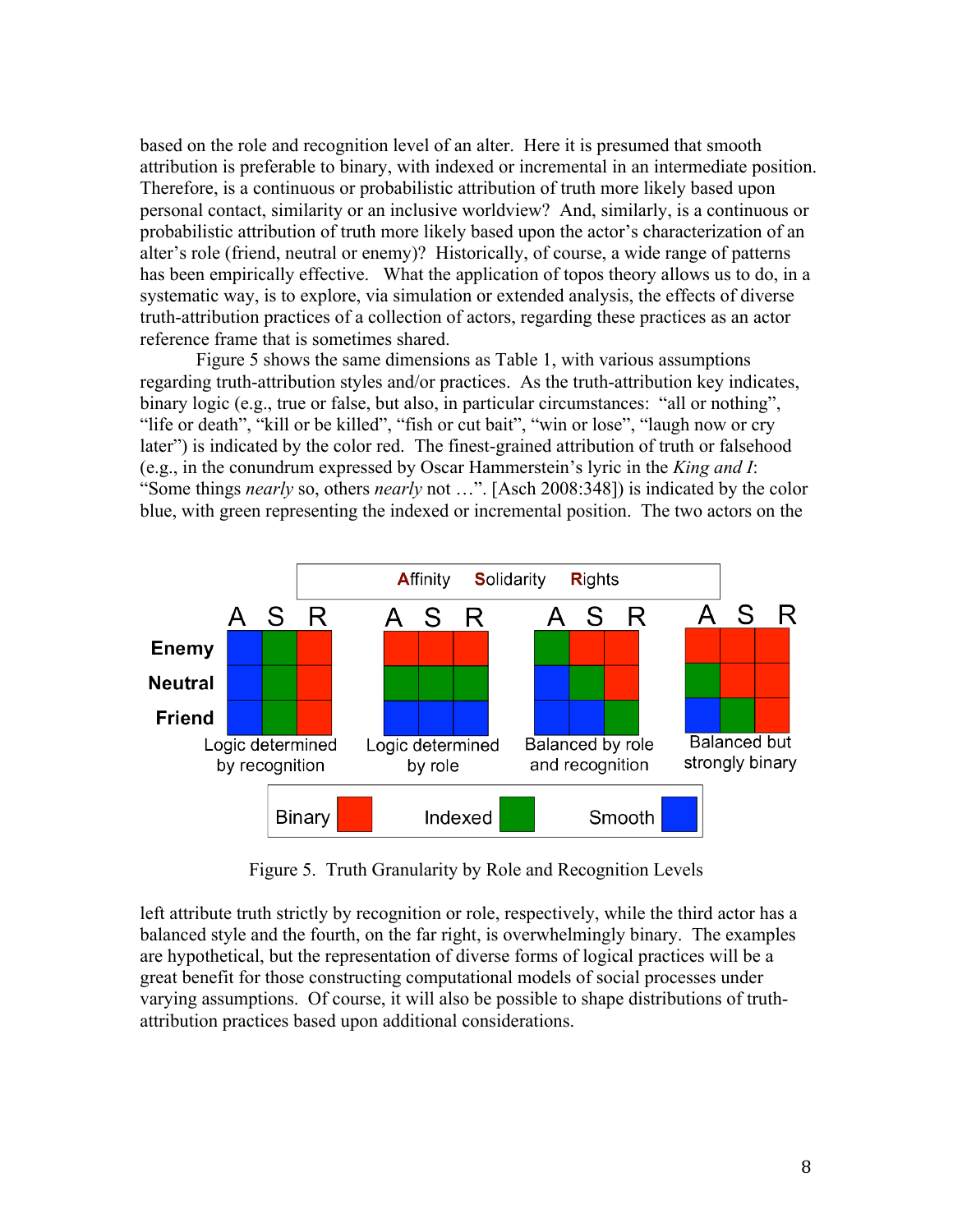## THEORIES OF CONFLICT

During the decade following World War II, a single sociological theory came to define the dominant paradigm of the discipline. Referred to as functionalism, or structural-functionalism (Parsons 1953; Parsons & Smelser 1956), the theory, which focused on the sources of social order, and synthesized a number of classical social theories, became regarded as definitive.

In the later 1950s, however, the theory was subject to extensive criticism. The basic objection was that functionalism failed to adequately address social conflict and change (Lockwood 1956; Dahrendorf 1958; 1959; Horton 1966). Functional theorists attempted to respond by showing how the theory could account for change (Merton 1957; Cancian 1960) and/or incorporate conflict (Coser 1964), but they addressed only limited conflict and continuous change and, thus, did not fully respond to the critics.

Several efforts were made to synthesize consensual and conflictual processes (van den Berghe 1963; Johnson 1966; Buckley 1967), but the results were not deemed to be compelling. Rather than producing an integrated paradigm, social theory continued to fragment into ever more specialized forms including separate theories of conflict (Collins 1975; 1986). While a variety of scholars made significant progress in conflict theory, *per se* (see, Collins 1994:47-120), these advances have not produced a general theory. Not even Collins' unique prediction of the collapse of the USSR (1986) brought conflict models to the forefront of social theorizing. More generally, the failure to define an integrated theoretical paradigm weakened the explanatory power of subsequent social science.

*Social Model of War.* More recently, Clausewitz's theory of war is serving as a catalyst for the rearticulation of social conflict theories, in this case emerging from the disciplines of political science and international relations (cf., Echevarria 2007; Herberg-Rothe 2007; Strachan 2007). Several characteristics of this theory contribute to its centrality to a more general theory of conflict. First, Clausewitz's analysis of war is inherently multi-scale. Its focus ranges from the most detailed historical cases to the most abstract theory. Because social phenomena are high-dimensional and manifest great fluidity, their scope makes the identification of unambiguous generalization difficult (as Clausewitz acknowledged). When it is achieved, the ability to effectively model multiscale interactions will greatly strengthen social theory and analytical tools based on it.

Second, Clausewitz recognized the need to break down false distinctions. Perhaps, the best-known example is his characterization of war as a continuation of politics by additional means. Rather than trying to limit the complexity of his theory by treating war as a separate, *sui generis* phenomena, he accepted the more challenging task of conceptualizing how politics and war co-define (and co-refine) each other. Sharma (2008) calls this a "social theory of war", which seems apt, as long as we also recognize that the social theory of war (and conflict) continues to evolve.

Sharma suggests that, in a social theory of war, no distinction should be made between international and civil wars. Certainly, throughout history, each type of war has repeatedly transmogrified into the other. Thus, a second potentially misleading distinction has been identified, with the focus shifting to more inclusive forms of interaction.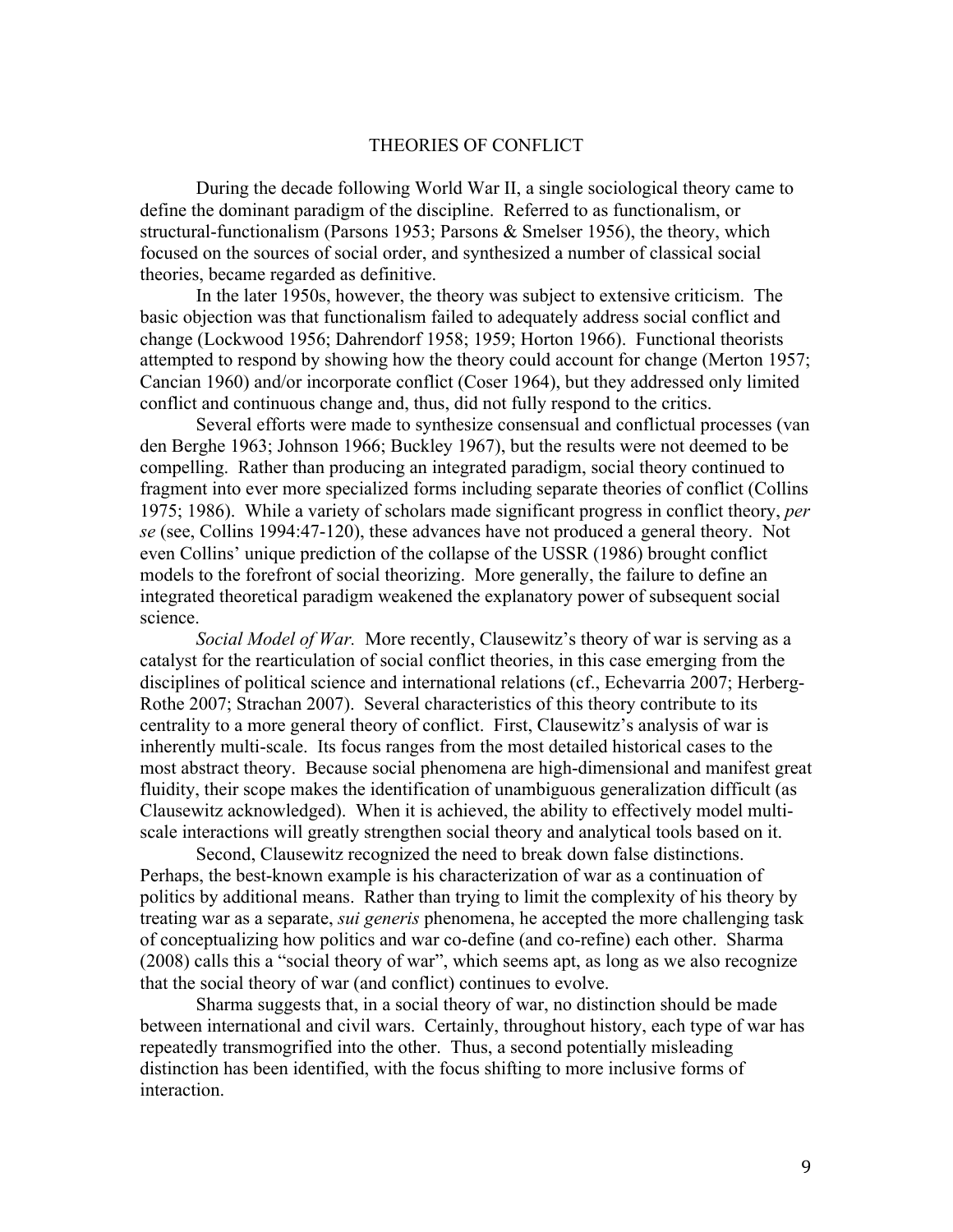Third, as a means of identifying historical reference points, Clausewitz reasons by using pure or ideal concepts (which he often calls extreme or absolute). Examples include absolute war, in which pure violence (as a reference point) has become detached from political purpose. As Sharma (2008) suggests, patterns of empirical violence can be assessed relative to a state of pure violence that has no logical limit. While Clausewitz is not as methodologically rigorous in the formulation of ideal types as Weber (1949; Burger 1987), he nonetheless lays a foundation for a more systematic analysis. Ideal types, such as those introduced by Clausewitz, point toward the identification of social invariants, relative to which theories can be cogently formulated.

Sharma's social theory of war advances the prospective Clausewitzian contribution to a theory of social conflict by asserting that the scale and intensity of warfare, whether international or domestic, is related to the amount of institutional upheaval that is sought or implied. Sharma summarizes this as the difference between 'who rules' (suggesting limited restructuring) versus 'what rules' are appropriate (implying increasing levels of transformation). This formulation can be further extended by observing that, when empirical patterns approach absolute violence (as occurs in genocidal situations), the question becomes 'who lives'. In each case, the scale of conflict is defined by observed patterns of violence and the degree of mobilization.

The 'what rules' question can be addressed in fine-grain logic that topos theory makes available. The established power will have a particular configuration of logics based on affinity, group and generalized criteria.

### **CONCLUSION**

The innovations of abstract mathematics have many prospective applications in social analysis. The present paper introduces and illustrates that potential, especially through the use of topos theory in the representation of social theory with applications of computational models.

When topoi are used to model social phenomena, they provide the expressiveness to address subtle structures and dynamic processes. The area of social recognition theory has been used to show that topos theory can provide rich articulation of complex social theories that include various kinds of subtlety.

Such representational capabilities have the potential to increase the effectiveness of computational social modeling. The fact that these representations provide a basis for formal validation is an additional advantage for the use of category-theoretical methods in the social sciences.

#### REFERENCES

Asch, Amy, ed. 2008. *The Complete Lyrics of Oscar Hammerstein II.* New York: Alfred A. Knopf.

Awodey, Steve. 2010. *Category Theory.* New York: Oxford University Press.

Bell, J.L. 1988. *Toposes and Local Set Theories: An Introduction.* New York: Oxford University Press.

. 2006. Abstract and variable sets in category theory. Pp. 9-16 in G. Sica, ed., *What is Category Theory?* Monza, Italy: Polimetrica.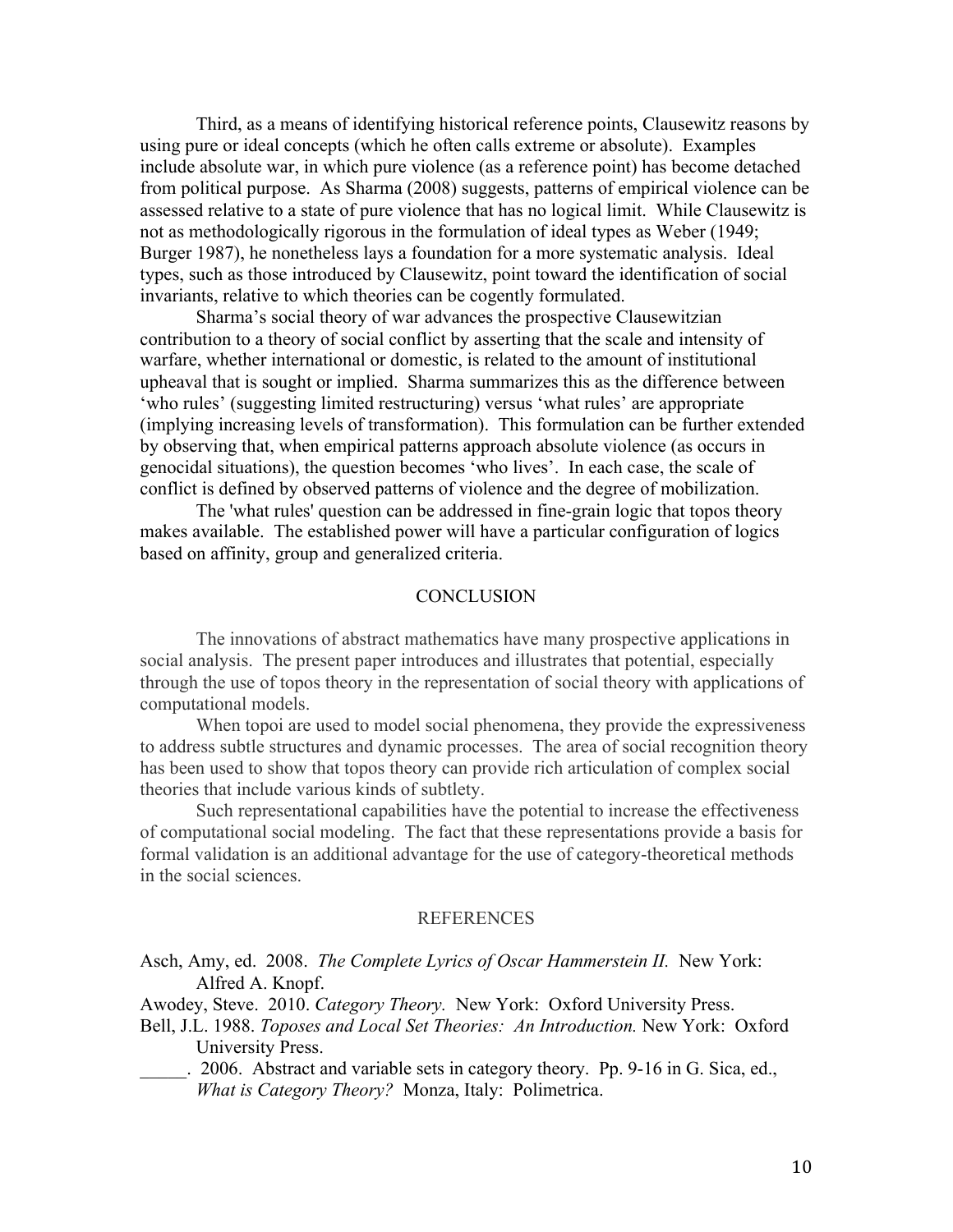- Borceux, Francis. 1994. *Handbook of Categorical Algebra 3: Categories of Sheaves.* New York: Cambridge University Press.
- Buckley, Walter. 1967. *Sociology and Modern Systems Theory.* Englewood Cliffs, NJ: Prentice Hall.
- Burger, Thomas. 1987. *Max Weber's Theory of Concept Formation: History, Laws and Ideal Types.* Durham, NC: Duke University Press.
- Cancian, Francesca. 1960. Functional analysis of change. *American Sociological Review* 24 (December):818-827.
- Clausewitz, Carl von. 1984. *On War.* Princeton, NJ: Princeton University Press.
- Collins, Randall. 1975. *Conflict Sociology: Toward an Explanatory Science.* New York: Academic Press.
- \_\_\_\_\_. 1986. The future decline of the Russian empire. Pp. 186-201 in *Weberian Sociological Theory.* New York: Cambridge University Press.
	- \_\_\_\_\_. 1994. *Four Sociological Traditions.* New York: Oxford University Press.
- Coser, Lewis. 1964. *The Functions of Social Conflict.* New York: MacMillan.
- \_\_\_\_\_. 1967. Social conflict and the theory of social change. Pp. 17-35 in *Continuities in the Study of Social Conflict.* New York: Free Press.
- Dahrendorf, Ralf. 1958. Out of utopia: Toward a reorientation of sociological analysis. *American Journal of Sociology* 64 (September):115-127.
	- \_\_\_\_\_. 1959. *Class and Class Conflict in Industrial Society.* Stanford, CA: Stanford University Press.
- Dummett, Michael. 1977. *Elements of Intuitionism.* New York: Oxford University Press.
- Echevarria II, Antulio J. 2007. *Clausewitz and Contemporary War.* New York: Oxford University Press.
- Emerson, Richard M. 1962. Power-dependence relations. *American Sociological Review* 27 (February):31-41.
- Godel, Kurt. 2004. On intuitionistic arithmetic and number theory. Pp. 75-81 in M. Davis, ed., *The Undecidable: Basic Papers on Undecidable Propositions, Unsolvable Problems and Computable Functions.* Mineola, NY: Dover.
- Goldblatt, Robert. 1984. *Topoi: The Categorial Analysis of Logic.* Mineola, NY: Dover.
- Herberg-Rothe, Andreas. 2007. *Clausewitz's Puzzle: The Political Theory of War.* New York: Oxford University Press.
- Honneth, Alex. 1996. *The Struggle for Recognition: The Moral Grammar of Social Conflicts.* Cambridge, MA: MIT Press.
- Horton, John. 1966. Order and conflict theories of social problems as competing ideologies. American Journal of Sociology 71 (May):701-713.
- Johnson, Chalmers. 1966. *Revolutionary Change.* Boston: Little, Brown.
- Johnstone, Peter T. 1982. *Stone Spaces.* New York: Cambridge University Press.
- \_\_\_\_\_. 2002. *Sketches of an Elephant: A Topos Theory Compendium.* Two Volumes. New York: Oxford University Press.
- Lawvere, F. William & Robert Rosebrugh. 2003. *Sets for Mathematics.* New York: Cambridge University Press.
- Lawvere, F. William & Stephen Schanuel. 1997. *Conceptual Mathematics: A First Introduction to Categories.* New York: Cambridge University Press.